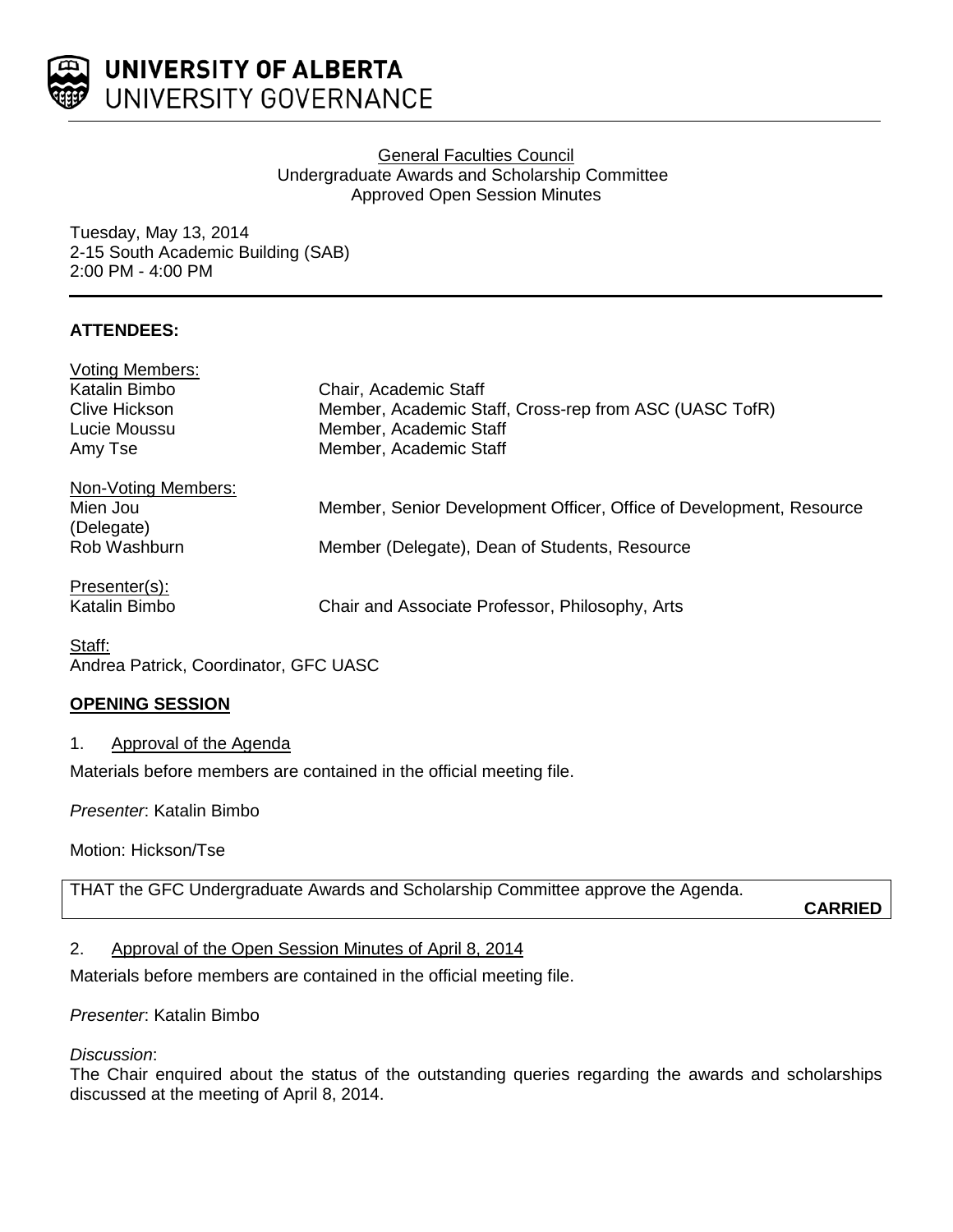Motion: Moussu/Tse

THAT the GFC Undergraduate Awards and Scholarship Committee approve the Minutes of April 8, 2014. **CARRIED**

### 3. Comments from the Chair

There were no comments.

## **ACTION ITEMS**

## 4. New Undergraduate Student University Bursaries and Emergency Funding (UBEF) Bursaries for Approval

Materials before members are contained in the official meeting file.

*Presenter*: Rachel de Leon (not present at meeting)

*Discussion*:

Members engaged in discussion in relation to Items 1 and 2.

Item 1: Members enquired about the definition of "demonstrated financial need" and suggested minor editorial amendments to the Conditions of the bursary.

Item 2: Members discussed the difference in names within the Title and Funded By sections of the bursary and suggested revisions to the Conditions. Members discussed the terms within the Funded By section.

Motion I: Hickson/Moussu

THAT the GFC Undergraduate Awards and Scholarship Committee approve, under delegated authority from General Faculties Council, new undergraduate student University Bursaries and Emergency Funding (UBEF) Bursaries, as submitted by University Bursaries and Emergency Funding (UBEF) and as set forth in Attachment 2, as amended, to be effective immediately.

#### **CARRIED**

Following a vote to approve the original motion, which was carried by members, Mr Jou arrived at the meeting and suggested that other changes had been made to the bursaries, by the donor.

The Chair, therefore, proposed a Motion to Reconsider.

Motion II: Hickson/Moussu

THAT the GFC Undergraduate Awards and Scholarship Committee approve, under delegated authority from General Faculties Council, a Motion to Reconsider new undergraduate student University Bursaries and Emergency Funding (UBEF) Bursaries, as submitted by University Bursaries and Emergency Funding (UBEF) and as set forth in Attachment 2, to be effective immediately.

#### **CARRIED**

During the discussion surrounding this item, Mr Jou pointed out several changes to Item 1, including amendments to the title, Value and Number of the bursary. He also suggsted changes to the Conditions of the bursary.